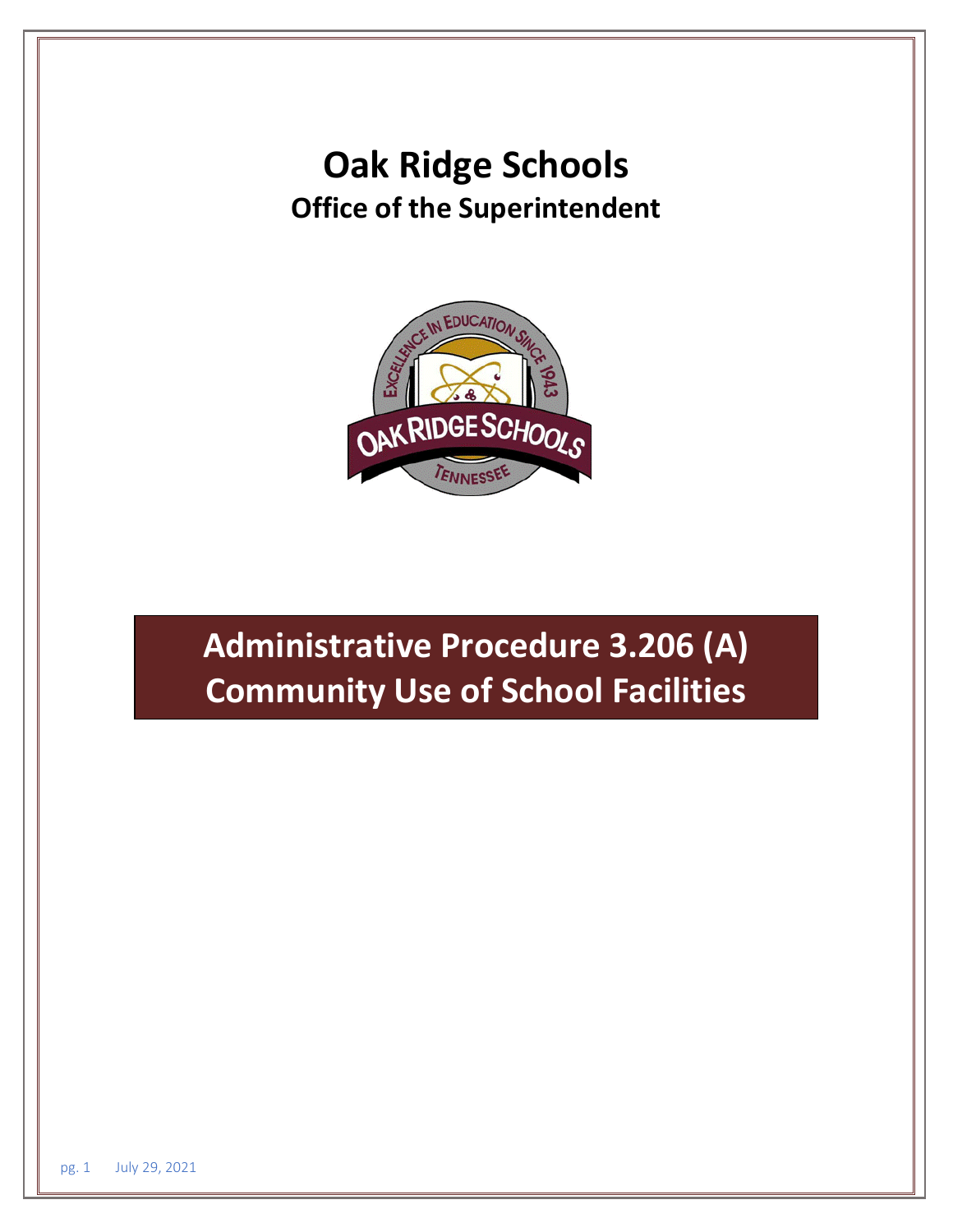# **Table of Contents**

| <b>Classification of Types of Use:</b>                                |  |
|-----------------------------------------------------------------------|--|
|                                                                       |  |
| <b>Class II - Non-Profit Community Groups Offering Programs Which</b> |  |
| Class III - Other Activities Sponsored by Community Groups Page 5     |  |
|                                                                       |  |
|                                                                       |  |
|                                                                       |  |
|                                                                       |  |
|                                                                       |  |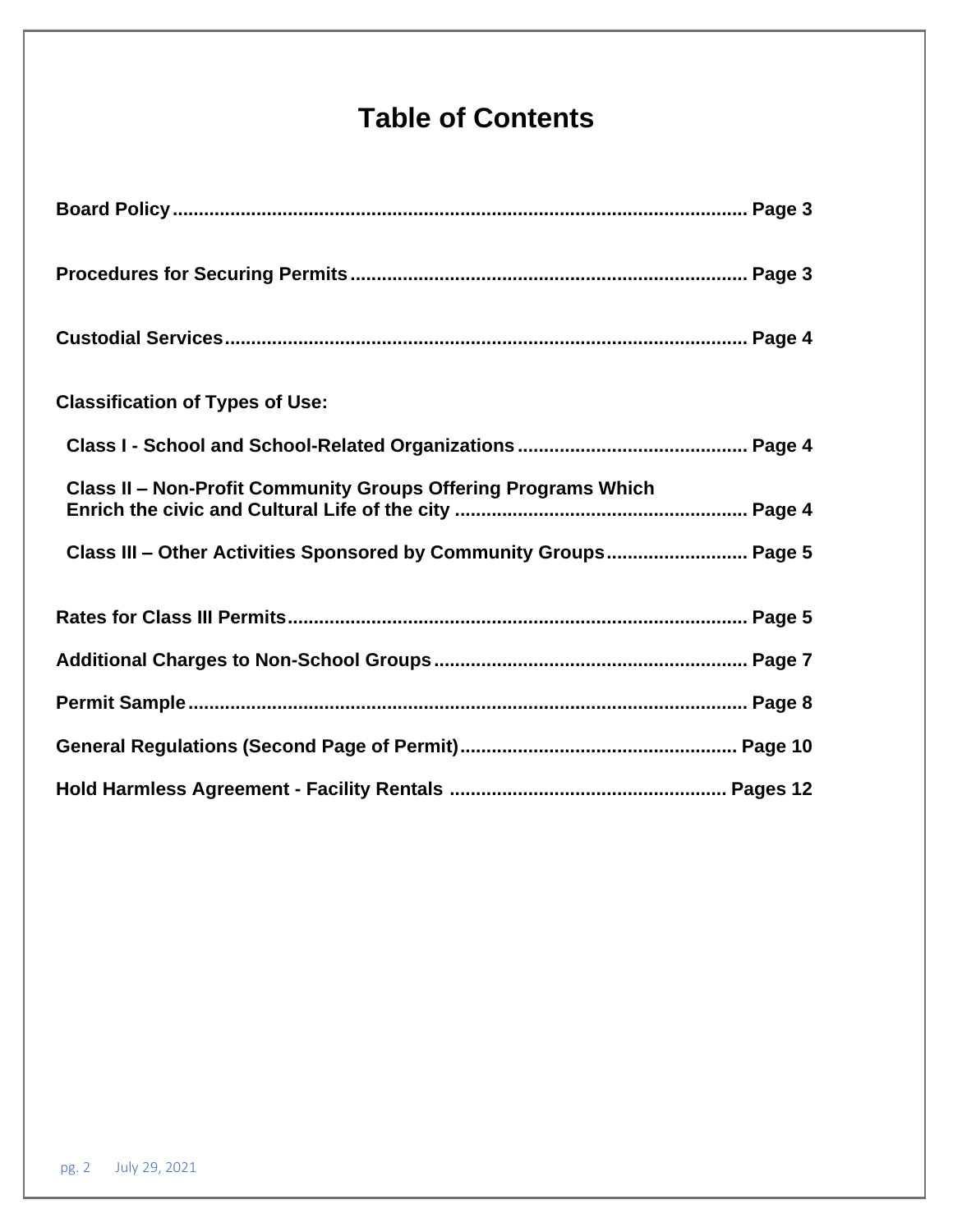### **BOARD POLICY**

*This Administrative Procedure shall serve as a supplement to Oak Ridge Schools Board Policy 3.206 Community Use of School Facilities.*

### **Procedures for Securing Permits**

Community Groups interested in using Oak Ridge Schools' facilities must have a responsible designated officer of the group make a request in writing to the appropriate office. All requests should be made **at least two weeks in advance**. The request must include the purpose of the meeting, the time of use, and the facilities and equipment to be used. If payment is required for rental or facility usage it must be received at least one week in advance of reserved date(s).

#### **Oak Ridge Schools Maintenance and Operations P.O. Box 6677 Oak Ridge, TN 37831-6677 865-425-3172**

Specific steps to be followed are:

- 1. If the request can be granted under the policies of this bulletin, an authorized person in the office where you placed your application will issue a written permit indicating the facilities to be used and the charges to be made.
- 2. The organization's representative must provide a Certificate of Insurance in the minimum amount of \$1,000,000 per occurrence and sign the "Hold Harmless Agreement for Facility Use" prior to the date(s) of use. The insurance must have a rider listing Oak Ridge Schools as an "individual insured" party.
- 3. If not directly associated with the Oak Ridge School System (i.e. extra-curricular or co-curricular groups), and if the requester is requesting Class 1 or Class 2 status, a copy of the group's tax exemption certificate will be required.
- 4. After proper approval of the Permit, one copy will be provided to the Business Office, and one copy will be provided to the Supervisor of Maintenance. All invoices for facility use will be receipted by the Maintenance and Operations Office and must be received at least one week in advance of reserved date(s) if payment is required.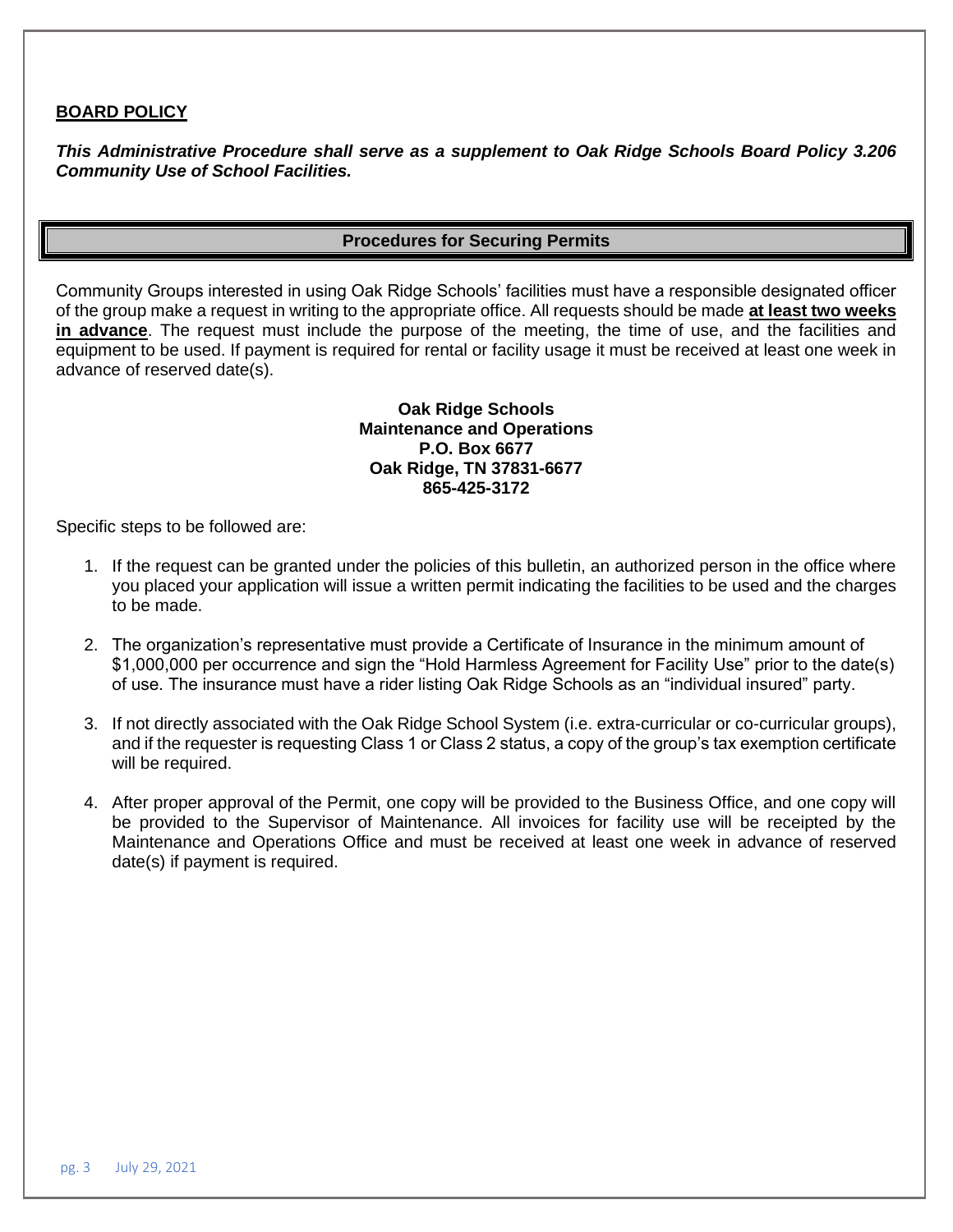# **Custodial Services**

**Permit holders are not to expect custodial help other than aid in the readying of the rooms to be used and seeing that facilities requested on the Permit are available.** If extra custodial services are required, it shall be stated on the Permit and the proper charge shall be made at the time the permit is used. The custodian shall not neglect his school custodial duties to assist outside groups use the building.

**Specific responsibilities of the custodian are:**

- 1. The custodian shall receive a copy of the Permit and shall not allow usage without user presenting original copy of the Permit.
- 2. After usage, the custodian shall prepare the room for school use the next day.
- 3. Alterations approved by the school maintenance department shall be supervised by the custodian in charge, unless he is given other instructions by the Maintenance Supervisor.

## **Classification on Types of Use**

#### **Class I – School and School Related Organizations**

Community groups whose **exclusive** purpose is to serve the children and youth of the City and to agencies of the City government for occasional meetings are in this classification. Examples of organizations whose activities usually are included in Class I are as follows (but not limited to):

Anderson County Election Commission Band Parents Group Boy Scouts, Cub Scouts Boys and Girls Club Girl Scouts, Brownies Girls Inc. Oak Ridge Education Association Oak Ridge Schools Credit Union School Booster Clubs TSSAA

When non-school groups in the above classification request the use of facilities after hours of operation (later than 9 PM) or anytime during a weekend they will be responsible for associated utility costs. Overtime pay for school custodians, requests for special services, or use of special equipment will incur appropriate charges for Class I users at the rates given in the attached lists. The Superintendent's Facility Rental Committee shall decide the Class in the event that an applicant has a discrepancy with Class placement or fees. All groups must notify the office of Maintenance and Operations in advance if they wish to use special school equipment and receive written permission authorizing each respective request.

#### **Class II – Non-Profit and Other Community Groups Offering Programs Which Enrich the Civic and Cultural Life of the City, and Occasional Special Requests of the City Manager for Community Use**

Non-profit and other community groups will not be charged for the use of school facilities when the activities involved are open to the public and when any admission charges are solely for the purpose of supporting and extending the community services of a recognized IRS Code Section 501C-3 organization. If requesting Class II status a copy of the state or federal certificate of exemption must be on file at the time of the request. Class II will be responsible for utility costs for after hours (later than 9 PM) and or weekend use. The Superintendent's Facility Rental Committee shall decide the Class in the event that an applicant has a discrepancy with Class placement or fees. Overtime pay for school custodians, requests for special services, or use of special equipment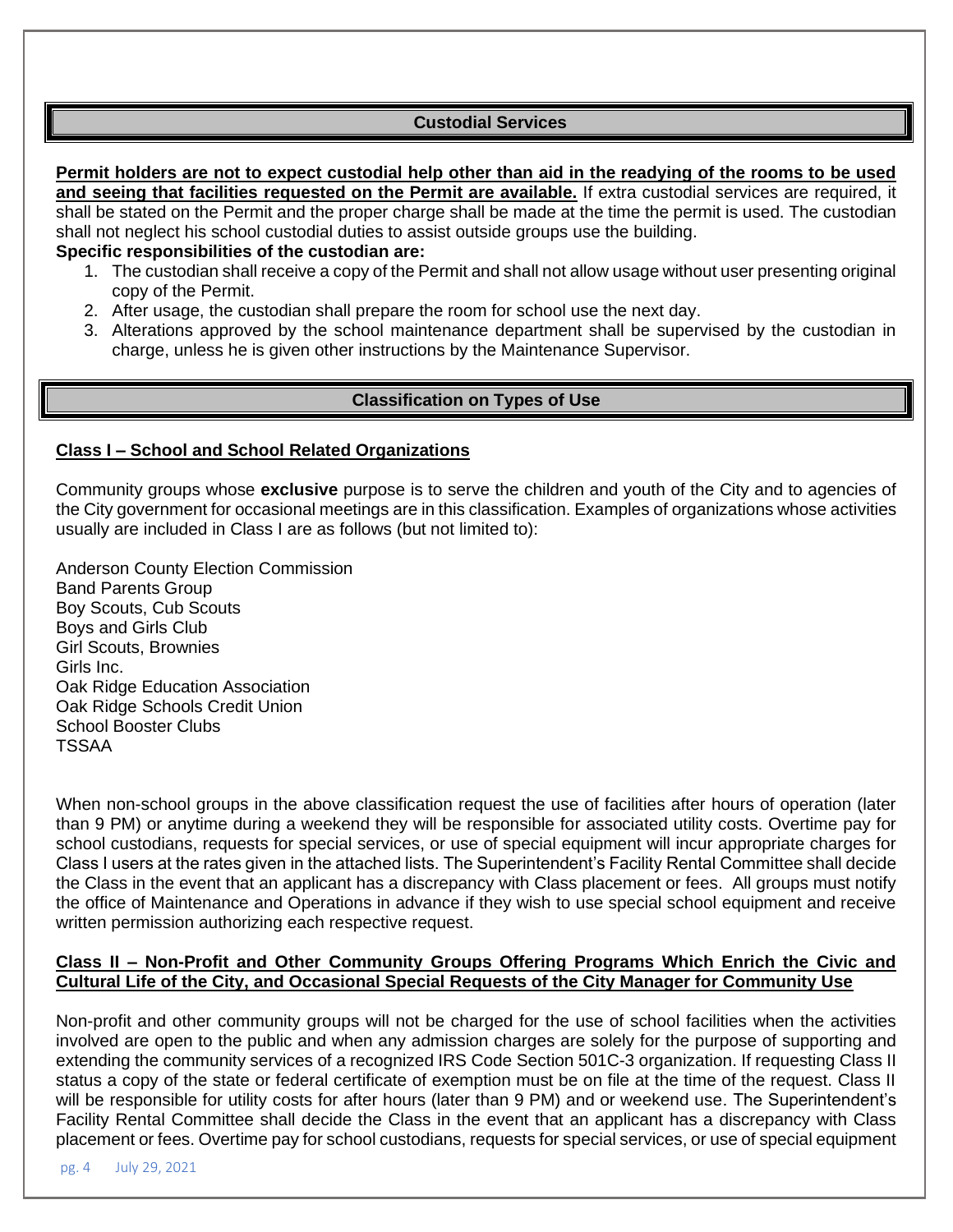will incur appropriate charges for Class II users at the rates given in the attached lists. All groups must notify the office of Maintenance and Operations in advance if they wish to use special school equipment and received written permission authorizing each respective request.

Examples of organizations whose activities usually fall under this classification are as follows (but not limited to):

Oak Ridge Civic Ballet Association Oak Ridge Children's Show choir Oak Ridge Civic Music Association **League of Women Voters** Oak Ridge Community Orchestra Oak Ridge Community Band

# **Class III – Other Activities Sponsored by Community Groups**

When community groups request the use of school facilities for purposes other than indicated under Class I or II, charges shall be made as listed under Rate Schedule for Permits. Class III is not exempt from payment in any one category. Class III will also be responsible for utility costs for after hours and or weekend use. The Superintendent's Facility Rental Committee shall decide the Class in the event that an applicant has a discrepancy with Class placement or fees. When a community group sponsors activities for the benefit of its members only (dances, receptions, etc.) the activity shall be included under Class III. No private business and industrial firms shall be granted the use of school facilities for a direct and private commercial purpose or promotion.

## **Oak Ridge Schools Rate Schedule for Permits (Other Activities Sponsored by Community Groups)**

**Hourly charges listed are effective 11/25/08, revised 08/24/10 and 6/23/14, and cover times only when custodians are regularly on duty. If not meeting the above specific criteria outlined in Class I, Class II or Class III, additional charges may apply.** 

| <b>Oak Ridge Schools Rental Fees</b>                                                          |                     |               |                   |                                |  |  |  |  |
|-----------------------------------------------------------------------------------------------|---------------------|---------------|-------------------|--------------------------------|--|--|--|--|
|                                                                                               |                     |               |                   |                                |  |  |  |  |
| <b>Effective: 6/23/14</b>                                                                     |                     |               |                   |                                |  |  |  |  |
| All charges listed are Class III or the sites do not qualify for discounted rates.            |                     |               |                   |                                |  |  |  |  |
| <b>Site</b>                                                                                   | <b>High School</b>  | <b>Middle</b> | <b>Elementary</b> |                                |  |  |  |  |
| <b>Cafeteria</b>                                                                              | \$55.00             | \$40.00       | \$30.00           | <b>Per Event</b>               |  |  |  |  |
| <b>Kitchen(FS staff</b><br>required)                                                          | \$45.00             | \$35.00       | \$25.00           | <b>Per Event</b>               |  |  |  |  |
| <b>Gymnasium</b><br>(Includes showers,<br>dressing rooms,<br>restrooms,<br>concession stands) | \$65.00 B-gym only  | \$40.00       | \$25.00           | <b>Per Hour</b>                |  |  |  |  |
|                                                                                               | \$195.00 B-gym only | \$120.00      | \$75.00           | 4 Hours                        |  |  |  |  |
|                                                                                               | \$390.00 B-gym only | \$240.00      | \$150.00          | 8 or more hours                |  |  |  |  |
| <b>Auditorium</b>                                                                             | \$65.00             | \$35.00       | N/A               | <b>Per Hour</b>                |  |  |  |  |
|                                                                                               | \$195.00            | \$105.00      | N/A               | 4 Hours                        |  |  |  |  |
|                                                                                               | \$390.00            | \$210.00      | N/A               | 8 Hours                        |  |  |  |  |
|                                                                                               | \$650.00            | \$350.00      | N/A               | <b>12 Hours or Full</b><br>Day |  |  |  |  |
| <b>Conference Room</b>                                                                        | \$15.00             | N/A           | N/A               | <b>Per Hour</b>                |  |  |  |  |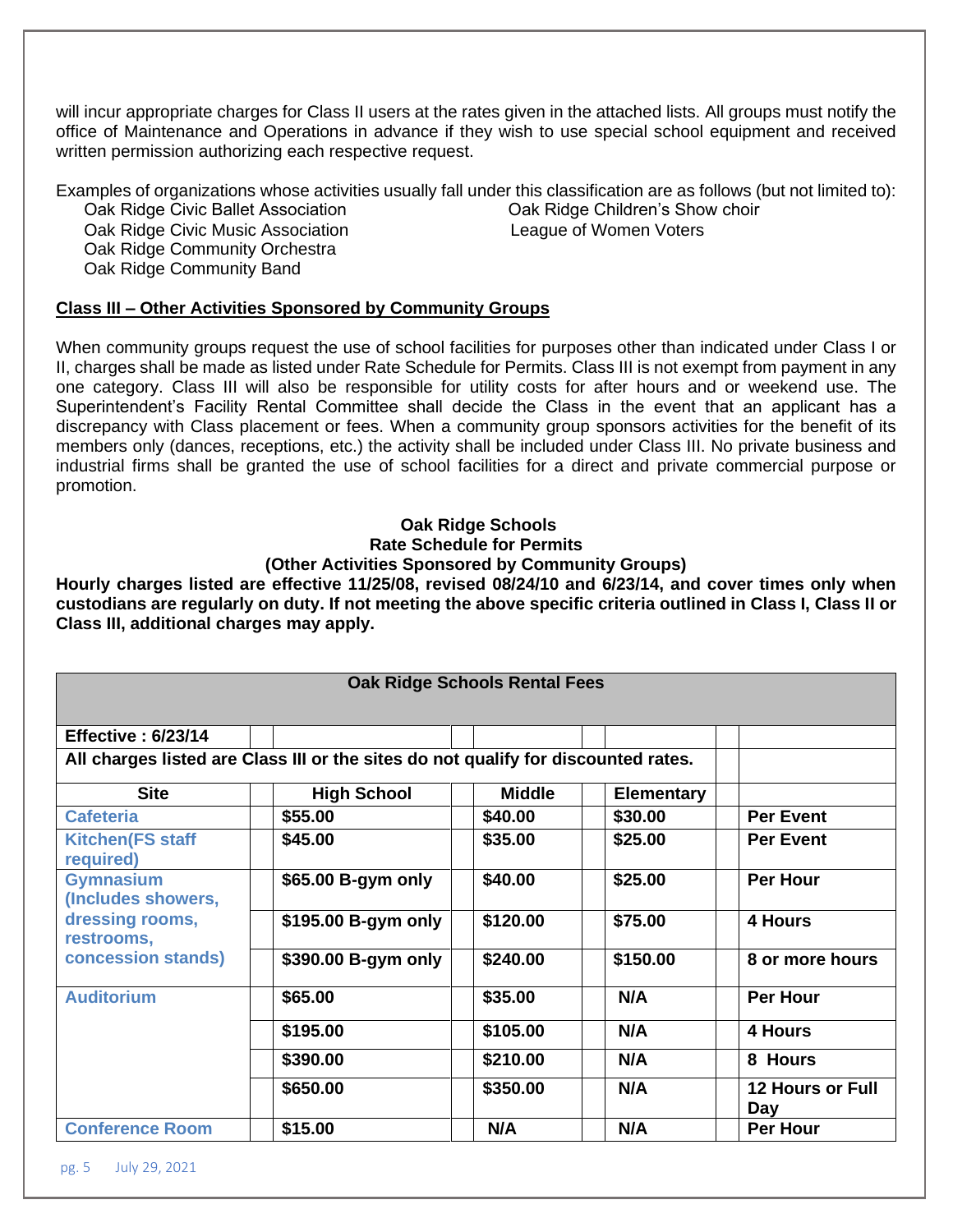| (Large / SAB)                                                                                                                                                                         | \$45.00  | N/A     | N/A     | 4 Hours                 |
|---------------------------------------------------------------------------------------------------------------------------------------------------------------------------------------|----------|---------|---------|-------------------------|
|                                                                                                                                                                                       | \$90.00  | N/A     | N/A     | 8 or More Hours         |
| <b>Conference Room</b>                                                                                                                                                                | \$10.00  | \$10.00 | \$10.00 | <b>Per Hour</b>         |
| (regular / Schools)                                                                                                                                                                   | \$30.00  | \$30.00 | \$30.00 | 4 Hours                 |
|                                                                                                                                                                                       | \$60.00  | \$60.00 | \$60.00 | 8 or More Hours         |
| <b>Band &amp; Chorus</b><br><b>Rooms</b><br>(restricted to<br>organized music<br>groups with special<br>permission)                                                                   | \$15.00  | \$15.00 | N/A     | <b>Per Hour</b>         |
| <b>Computer Lab (Lab</b><br><b>Tech Required)</b>                                                                                                                                     | \$15.00  | \$15.00 | \$15.00 | <b>Per Hour</b>         |
| <b>Classroom</b>                                                                                                                                                                      | \$10.00  | \$10.00 | \$10.00 | <b>Per Hour</b>         |
| <b>Classroom (2-5)</b>                                                                                                                                                                | \$15.00  | \$15.00 | \$15.00 | <b>Per Hour</b>         |
| <b>Classroom (6-10)</b>                                                                                                                                                               | \$30.00  | \$30.00 | \$30.00 | <b>Per Hour</b>         |
| <b>Classroom (more</b><br>than $10$ )                                                                                                                                                 | \$75.00  | \$75.00 | \$75.00 | <b>Per Hour</b>         |
| <b>Athletic Camps</b><br><b>Sponsered by ORS</b><br><b>Coaches</b><br>(WCA, RMS, JMS, or<br>any Elementary site)<br><b>Athletic Department</b><br><b>Sponsored Camps</b><br>$(B-gym)$ | \$40.00  | \$20.00 | \$15.00 | <b>Per Event</b>        |
|                                                                                                                                                                                       | \$20.00  | N/A     | N/A     | <b>Per Event</b>        |
| <b>Wildcat Arena -</b><br><b>General</b>                                                                                                                                              | \$100.00 | N/A     | N/A     | <b>Per Hour</b>         |
| <b>(Limited Availability)</b>                                                                                                                                                         | \$300.00 | N/A     | N/A     | 4 Hours                 |
| for Rental)                                                                                                                                                                           | \$600.00 | N/A     | N/A     | 8 Hours                 |
|                                                                                                                                                                                       | \$900.00 | N/A     | N/A     | 12 Hours or Full<br>Day |
| <b>Ben Martin Track</b>                                                                                                                                                               | \$250    | N/A     | N/A     | <b>Per Event</b>        |
| <b>Soccer Stadium</b>                                                                                                                                                                 | \$250    | \$50    | N/A     | <b>Per Event</b>        |
| <b>Amphitheater</b><br><b>Classroom</b><br>(Tech Required)                                                                                                                            | \$45.00  | N/A     | N/A     | <b>Per Hour</b>         |
| <b>Parking Lot</b>                                                                                                                                                                    | \$55.00  | \$45.00 | \$35.00 | Per Day                 |
| <b>Per Diem Utility</b><br><b>Recovery Cost</b><br>(when applicable)                                                                                                                  | \$20     | \$15    | \$10    | Per Day                 |
| <b>Custodial</b>                                                                                                                                                                      | \$35.00  | \$35.00 | \$35.00 | <b>Per Hour</b>         |
| <b>Auditorium Tech</b>                                                                                                                                                                | \$20.00  |         |         | <b>Per Hour</b>         |
| Score table operator<br>(student)                                                                                                                                                     | \$10.00  | \$10.00 |         | <b>Per Hour</b>         |
| Other charges may<br>apply for special<br>request                                                                                                                                     |          |         |         |                         |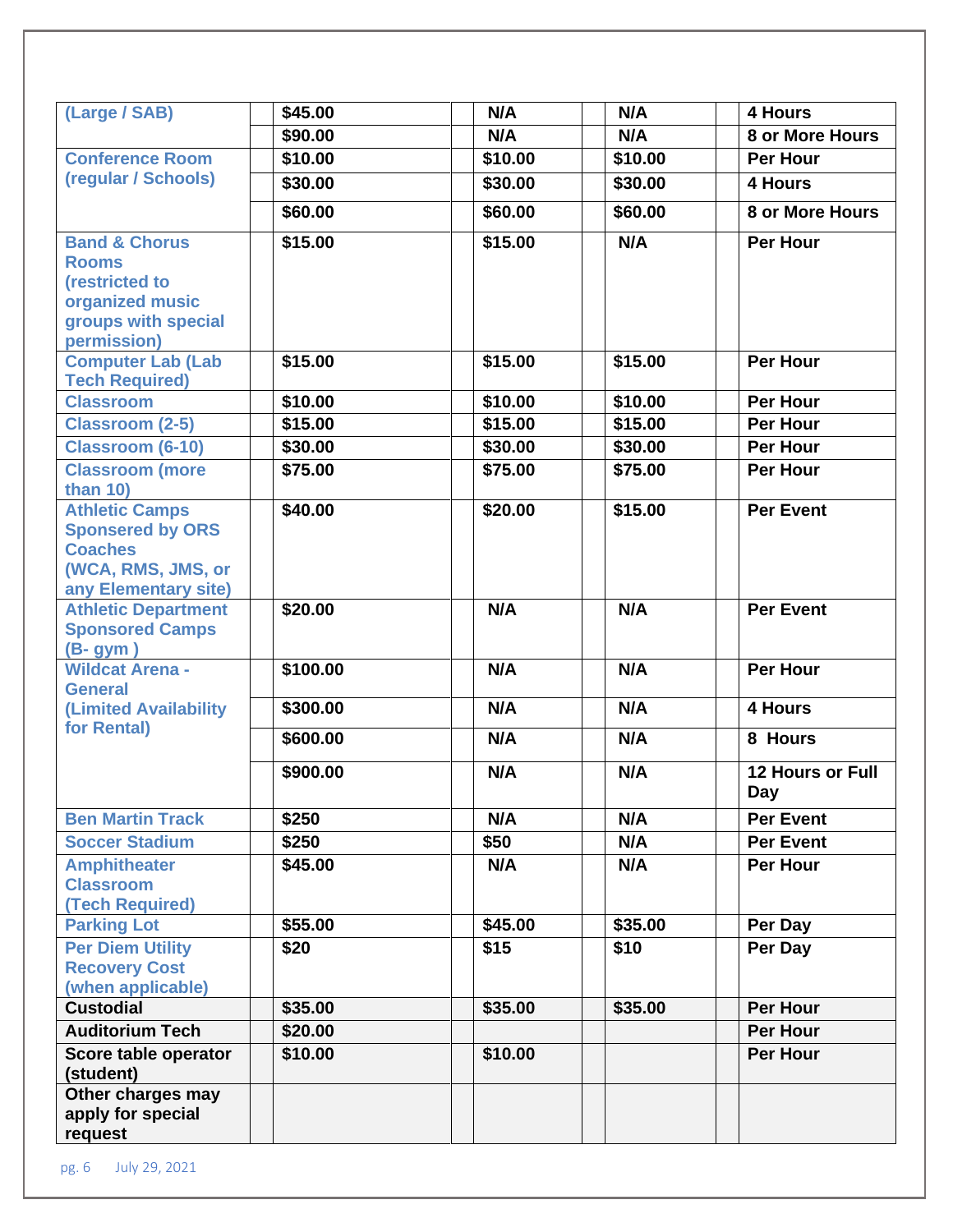# **Additional Charges to Non-School Groups**

- 1. There will be a \$15.00 Administrative Fee charged for each permit issued. Applies to Class I, Class II and Class III.
- 2. There will be a \$ \$20.00 Administrative Fee charged for each request to revise an existing Permit (changing the date and or time, addition of dates and/or times). Applies to Class 1, Class II, and Class III.
- 3. Unless the proper representative in the office where the Permit was obtained (Office of Maintenance and Operations) is notified in writing (72) hours in advance to cancel a Permit, payment of full balance of permit charge will be required. Confirmation of the cancellation request must also occur for the request to be honored. Applies to Class 1, Class II, and Class III.
- 4. Custodial overtime for overtime service, custodial charges shall be one and one-half the current rates for custodians. (\$35.00 per hour as determined necessary by the Maintenance Department and not the requester) (The only exception is for use of the auditorium at Oak Ridge High School – there is an Auditorium Technician assigned for facility use issues, and therefore a charge will be made at the current regular hourly rate of pay for the auditorium technician for all auditorium rentals which is \$20.00 per hour.) Applies to Class II, and Class III.
- 5. Special custodial services if custodial services are required beyond those performed by custodian regularly on duty at the school, an additional charge at current rates shall be made. Examples of special services include rearrangement of furniture or additional furniture in large rooms (such as cafeteria), setting up gymnasiums with folding chairs, etc. at a rate of \$35.00 per hour for custodial work. Applies to Class 1, Class II, and Class III.
- 6. Only school personnel designated by the schools concerned may operate the equipment located in the facility. Special arrangements for an operator must be made with the school concerned.

\*A cafeteria employee must be paid time and one-half during hours of usage of a dining area for food preparation, or involving any and all work near or around food preparation equipment, such as refrigerators, coolers, and ovens, etc. The rate will be \$32.00 per hour. NOTE: *Cafeteria kitchens are not available except by school food service personnel*.

\*\*An Oak Ridge Schools' Computer Technician must be paid time and one-half during hours of usage of computer labs during hours of usage of a computer lab. NOTE: Computer labs are not available except when accompanied by school computer technician.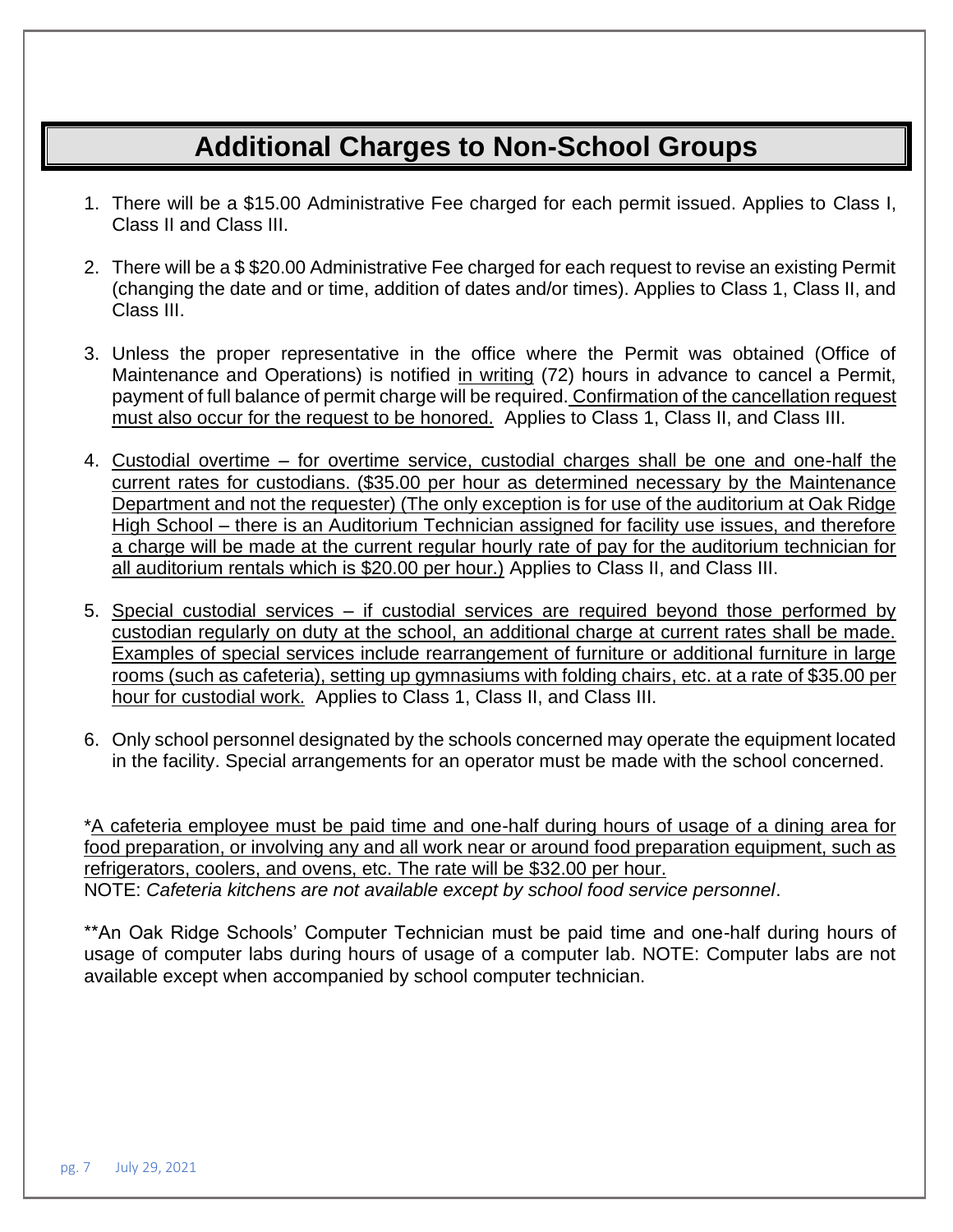

Date Permit Issued:

# Oak Ridge Schools Agreement and Permit for Facility Use

Permit Number:

OAK RIDGE SCHOOLS agrees to allow Lessee to use this school owned facility on the date(s) and time(s) as outlined below. Throughout this agreement, User will be referred to as the Lessee.

School Facility **Room Number** Room Number

Specific Date(s) and Time(s) Included On This Permit:

## Other Special Conditions:

Event/Activity:

- 1. The Lessee agrees to honor and enforce the facility rules and guidelines as outlined on the front and back of this Agreement.
- 2. It is recognized that Oak Ridge Schools is not responsible for the planning, development, or supervision of this event and subsequently, the schools shall be held harmless for and from any claims of every nature whatsoever for personal injury or property damage that stems from the Lessee's activities.
- 3. Lessee agrees to furnish to Oak Ridge Schools a Certificate of Insurance in the minimum amount of \$1,000,000 per occurrence as outlined in Hold Harmless Agreement prior to the date(s) of use.
- 4. Lessee agrees to provide Oak Ridge Schools with signed "Hold Harmless Agreement for Facility Use" prior to the date(s) of use.
- 5. There will be a \$20.00 Administrative Fee for each revision and/or cancellation of a Permit.
- 6. Organizations which find it necessary to cancel permits must notify the proper representative in the office where the Permit was obtained (Supervisor of Maintenance and Operations) *IN WRITING* seventy-two (72) hours in advance or forfeit charges.

|            | Lessee Information                                                                                                 |           |                                                                        |                                                 |
|------------|--------------------------------------------------------------------------------------------------------------------|-----------|------------------------------------------------------------------------|-------------------------------------------------|
|            | User Group/Organization Name                                                                                       |           | Classification                                                         |                                                 |
| Address:   |                                                                                                                    |           |                                                                        | <b>OAK RIDGE SCHOOLS</b>                        |
| Telephone: | <b>Business</b>                                                                                                    | Residence |                                                                        |                                                 |
|            | the "Rules and Regulations" on the Back of this Permit and Accept Full<br>Responsibility for the Use Listed Above. |           | My signature below confirms that I have read, understand, and agree to | By:<br>Supervisor of Maintenance and Operations |
|            | Signature                                                                                                          |           | Date                                                                   |                                                 |
|            |                                                                                                                    |           |                                                                        |                                                 |
|            |                                                                                                                    |           |                                                                        |                                                 |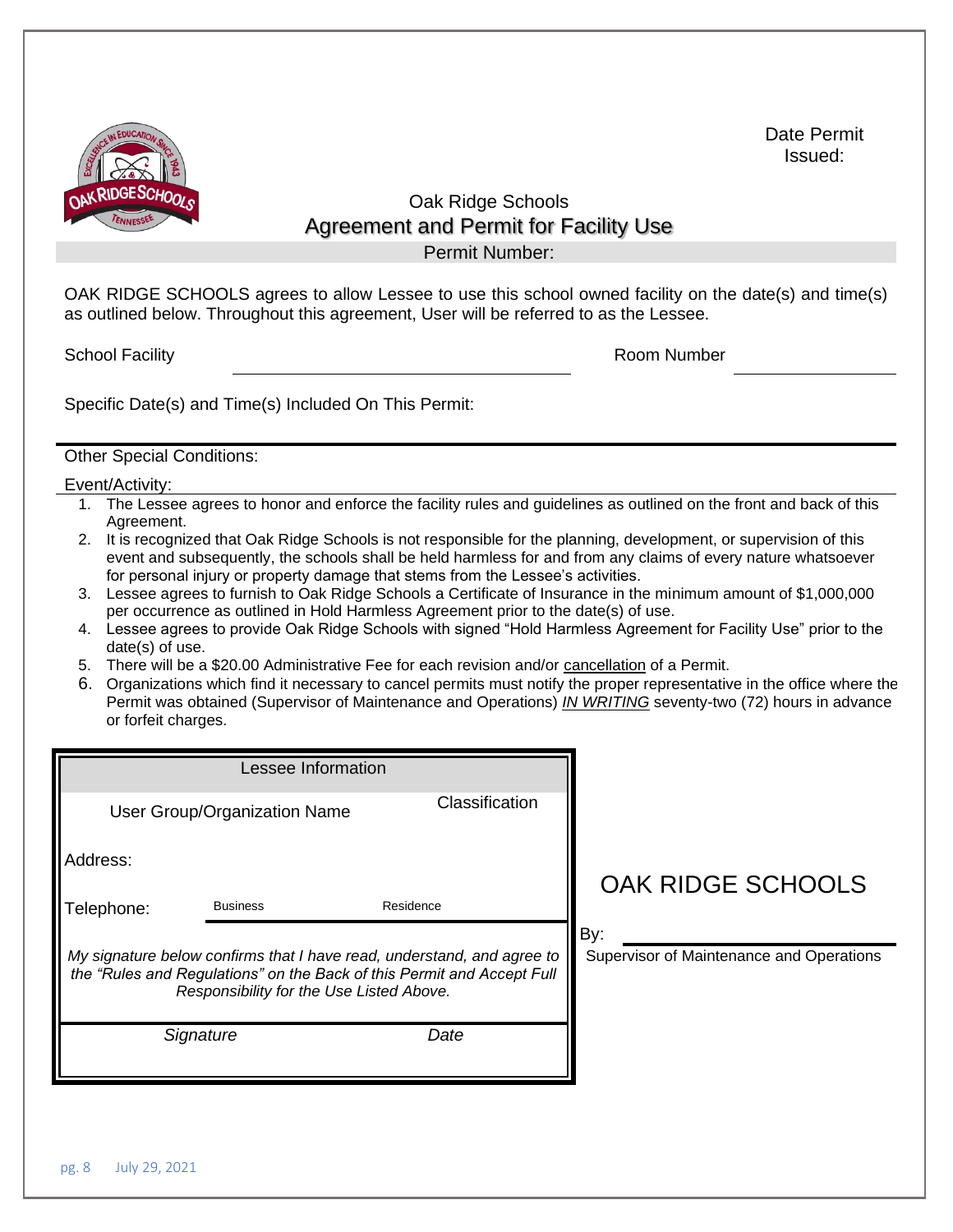Please review permit carefully, sign and return to the office of origination: **Oak Ridge Schools, Maintenance and Operations P.O. Box 6677 Oak Ridge, TN 37831-6677 Phone: 865-425-3171***NOTE: Please attach Certificate of Insurance, Certificate of Tax Exemption, and signed Hold Harmless Agreement to Permit*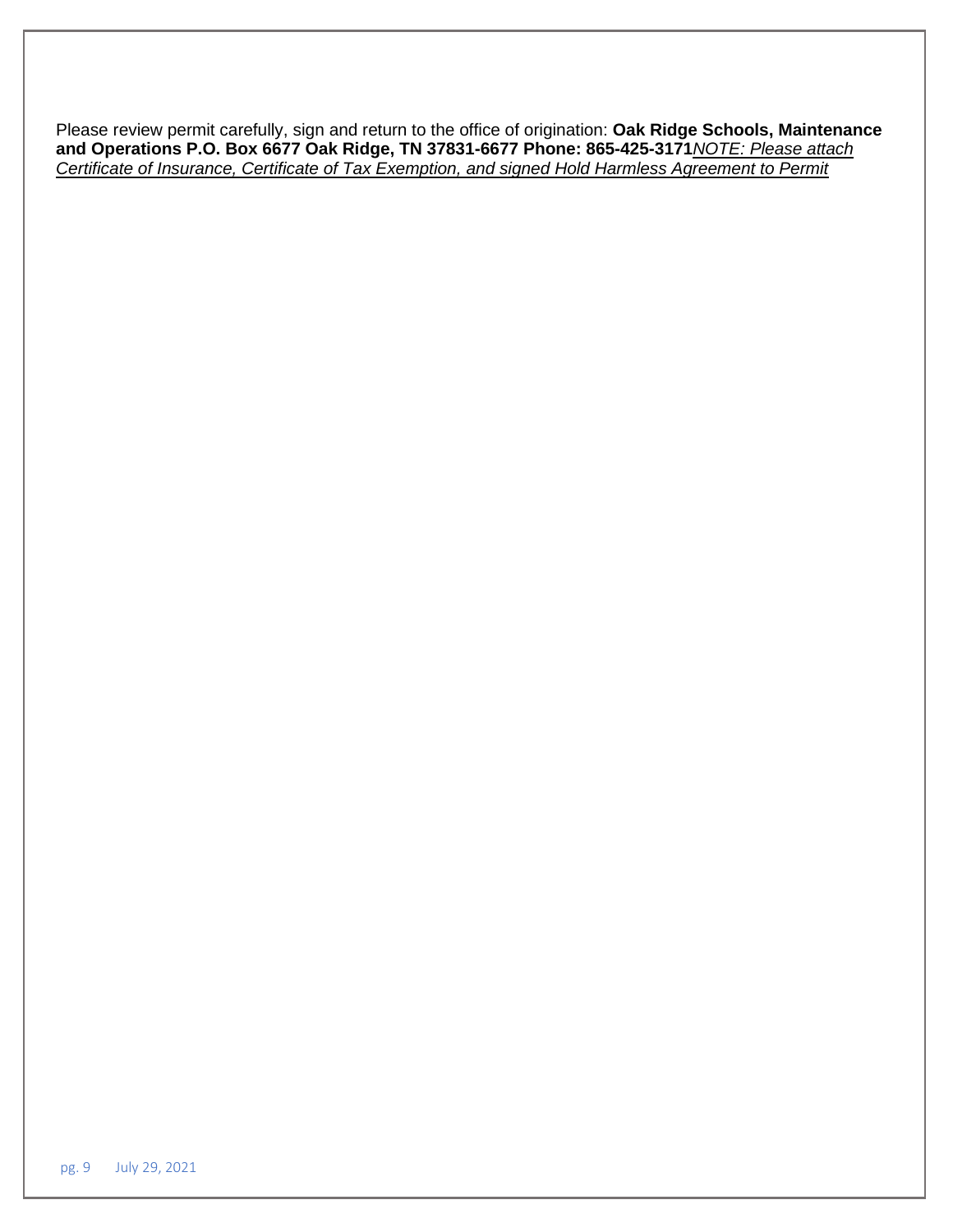# **Agreement for Facility Use and General Regulations – Facility Permit, Page Two**

All community use of school facilities is to be arranged with the understanding that it should not result in excessive heating or cooling costs as related to energy demand above and beyond normal operations.

- 1. Activities officially sponsored by the Oak Ridge Schools shall have first priority on the use of school facilities. Second consideration will be given to local non-profit organizations who have documented 501(3)(C) status. All other request will be processed in the order in which they were received. Any scheduling conflicts will be resolved by the School Principal and Superintendent of Schools or his designee. Community use shall be scheduled at a time and in a manner that does not interfere with other school use.
- 2. When a scheduling conflict occurs between local non-profit organizations due to multiple non-school requests to use a school facility, only one request, per community group or organization, will be honored in an effort to support all community organizations and groups.
- 3. Community use of facilities shall not be scheduled while school is in session, except in special circumstances approved by the School Principal and Superintendent of Schools or his designee.
- 4. Determination of who may use school facilities and the specific charges to be made rests with officials of the Oak Ridge Schools.
- 5. Outside groups using school facilities are responsible for proper supervision of their activities, for observance of all fire and safety regulations, for adequate police protection, and for payment for any damage to school property through their use. The Board of Education accepts no responsibility for loss of personal property or liability for injury to persons or property involved in community use of school facilities.
- 6. All functions shall end no later than 9:00 p.m. and all occupants must be out of the building by 10:00 p.m., unless special permission is granted.
- 7. The school system reserves the right to cancel community use without liability to the Board of Education.
- 8. Organizations which find it necessary to cancel permits must notify the proper representative in the office where the Permit was obtained (Office of Maintenance and Operations) IN WRITING seventy-two (72) hours in advance or forfeit charges.
- 9. Alterations to school facilities including attaching of decorations and displays to walls, floors and equipment are prohibited, unless special permission has been secured. Also prohibited are: construction on school property and installation of special service facilities (electrical lighting, etc.). In all instances where special permission is granted, work must be approved by the maintenance Supervisor of the Oak Ridge Schools.
- 10. A community group may request permission to have a licensed contractor make a temporary change to a school facility. Such requests must be made in writing and provide a clear explanation of the requested facility change. The following conditions must be met:
	- A. A written explanation of the requested alteration.
	- B. The name of the licensed contractor or company that will perform the requested alteration, as well as the company's proof of licensure and insurance to cover potential damage.
	- C. The name of the community group that is requesting and taking financial responsibility for the requested alteration or potential damage.
	- D. Written documentation that the requested temporary alteration will not damage the facility.
	- E. A schedule of when the alterations will be completed and removed.
	- F. Please be reminded that community groups and organization members are not authorized to make temporary or permanent changes to a school facility.
- 11. Cafeteria kitchens and dining areas are to be used for preparing and serving food only for school or school-related purposes.
- 12. The use of tobacco products of any kind, alcoholic beverages, drugs, profane language, or gambling in any form is not permitted on school property.
- 13. No groups using auditoriums will be permitted to sell refreshments (soft drinks, candy, popcorn, etc.) in the auditorium.
- 14. Permission for church use of school facilities to conduct religious services shall be granted only in emergency and special situations and on a temporary basis. All such uses will be at Class III rates.
- 15. No meeting shall be held in a school building for purposes of advancing any doctrine or theory subversive to the State of Tennessee or the United States of America or for the purpose of advocating or inciting violence.
- 16. The Board of Education prohibits Class I use of school facilities for youth social clubs or youth groups which are not organized under regular and continuing adult supervision or any school group that proposes to use facilities for the express purpose of raising funds for non-school, personal purposes, or individual gain; however this regulation does not expressly forbid use by such groups under Classifications II and III.
- 17. (Anytime *beginning* after 9:00 PM) No non-school group using such facilities may do so on a permanent basis (that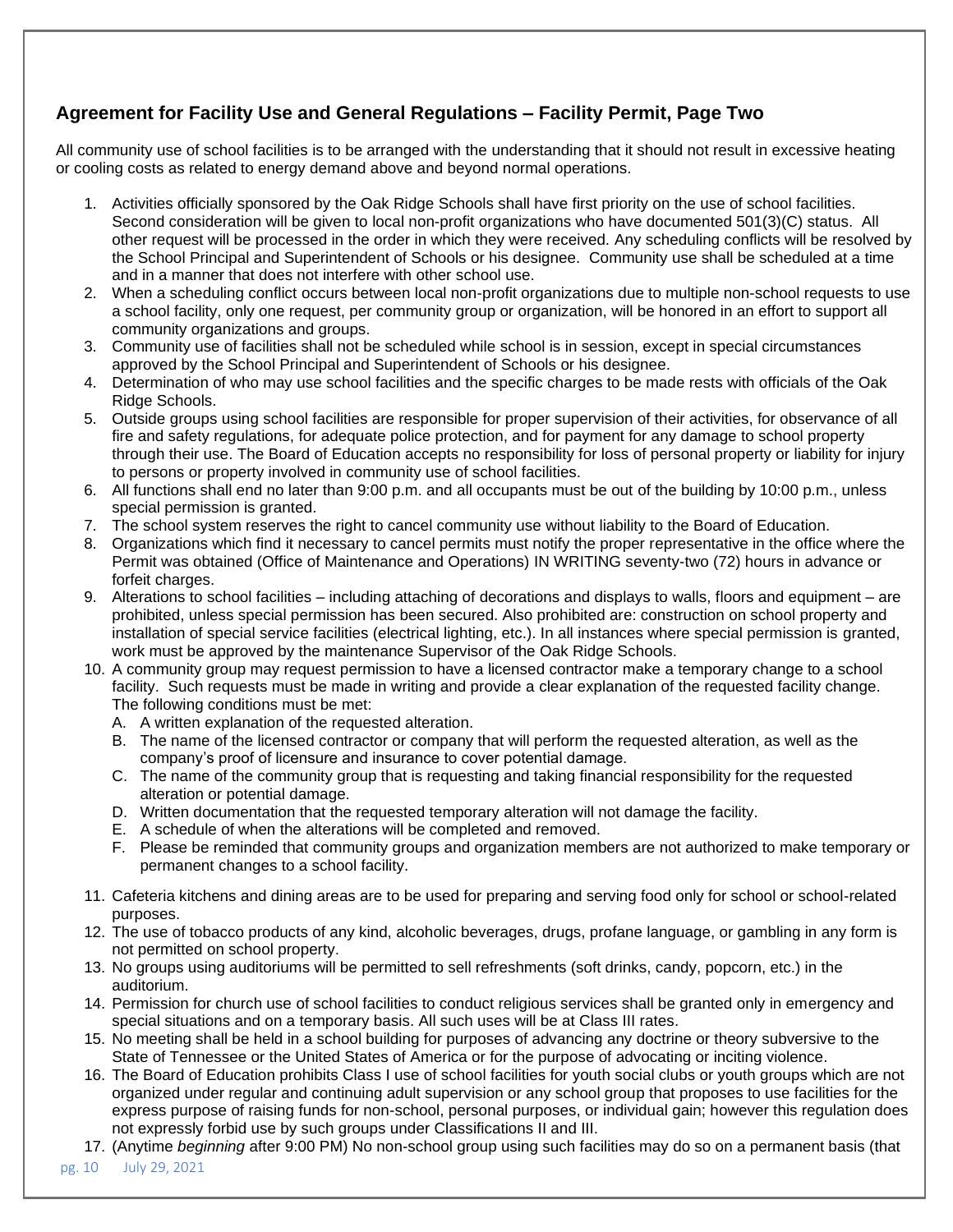is, every Tuesday night); however, this should not be interpreted to eliminate the granting of permits for use on several consecutive nights.

- 18. Permission to use dressing rooms, ticket office, projection booth and special equipment shall be obtained at the time space is reserved. Access to such facilities may require additional cost.
- 19. Class III groups, as well as other groups when deemed required will be required to pay utility recovery costs at a rate or \$20.00, \$15.00, or \$10.00 per hour based on the building requested when renting on a weekend or outside building hours.
- 20. When use of any school facility is scheduled when custodians/supervisors are not on regular duty in the building, charges shall include overtime payments for custodial services.(\$35.00 per hour as determined necessary by the Maintenance Department and not the requester) (The only additional exception is for use of the auditorium at Oak Ridge High School – there is an Auditorium Technician assigned for facility use issues, and therefore a charge will be made at the current regular hourly rate of pay for the auditorium technician for all auditorium rentals which is \$20.00 per hour.)
- 21. School system computer technicians shall be employed at time and half rates (\$40.00 per hour) when school computer labs are rented.
- 22. Cafeteria employees must be paid time and one-half during hours of usage of a dining area for food preparation, or involving any and all work near or around food preparation equipment, such as refrigerators, coolers, and ovens, etc. The rate will be \$25.00 per hour.
- 23. Facility use shall not be scheduled during school holidays, breaks or vacation periods without prior approval of the School Principal and Superintendent of Schools or his designee.
- 24. The use of school gymnasiums for programs involving animals or animal performance is forbidden.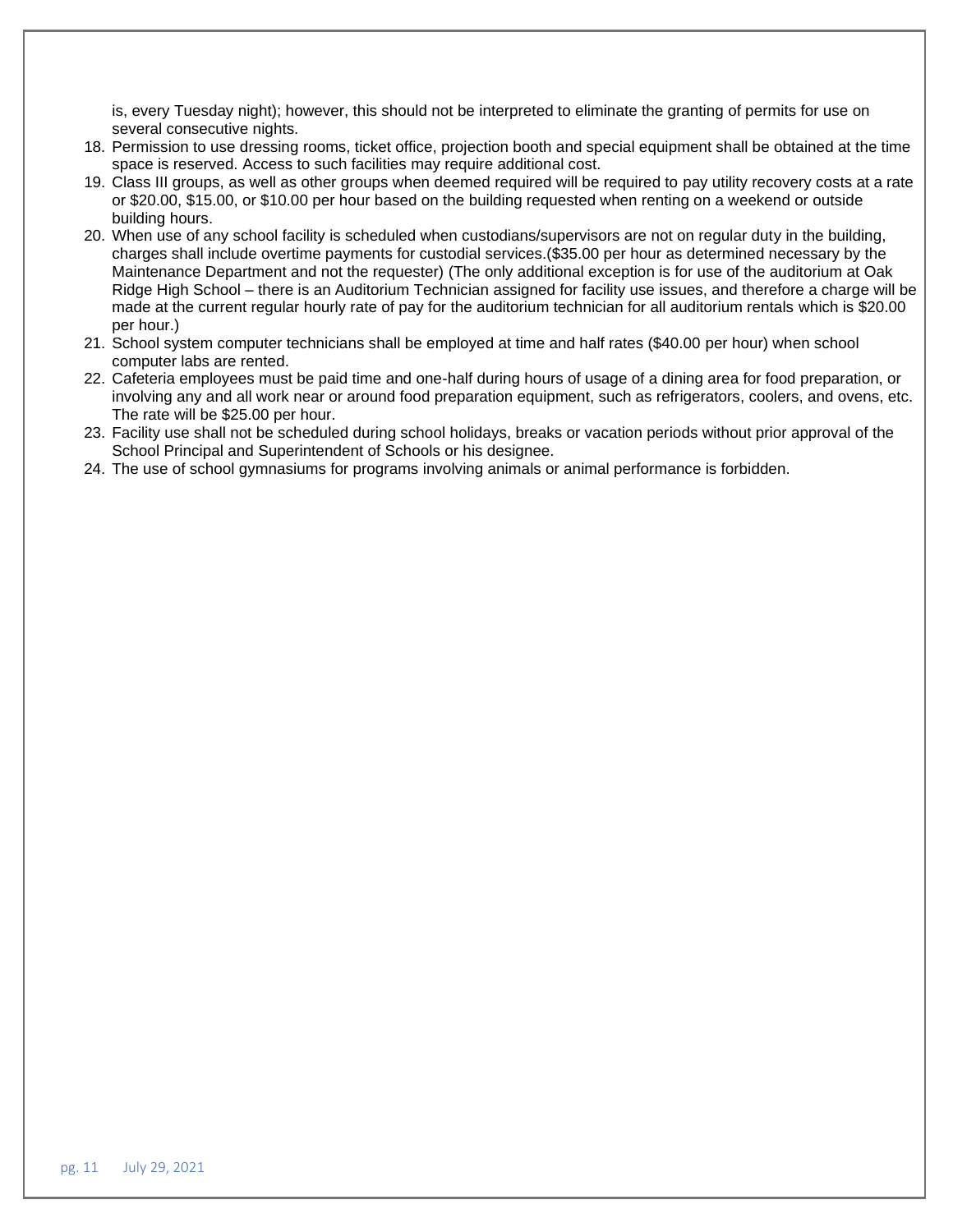# **HOLD HARMLESS AGREEMENT FOR FACILITY RENTALS**

This Agreement entered into as of the date of the respective signatures of the representatives

of the entities hereinafter names, by and between Oak Ridge **SCHOOLS** and

**\_\_\_\_\_\_\_\_\_\_\_\_\_\_\_\_\_\_\_\_\_\_\_\_\_\_\_\_\_\_\_\_\_\_\_\_\_** (Hereinafter referred to as Lessee).

# **WITNESSETH**:

In consideration of **Oak Ridge Schools** allowing **NAME OF USER GROUP** (name of Lessee) to conduct certain special events and activities upon property owned by Oak Ridge Schools, specifically *Name of Activity* to be held at *Oak School and Room to be Used on Date(s) on the dates and times as shown as shown on Permit Number \_\_\_\_* and for other good and valuable considerations, the receipt and sufficiency of which is hereby acknowledged, the parties agree as follows:

- 1. Lessee (user) does hereby agree to indemnify and hold harmless Oak Ridge Schools for and from any and all claims of every nature whatsoever for personal injury and damages to property, for and from occurrences upon property owned by Oak Ridge Schools arising out of participation in Lessee (user) sanctioned activities.
- 2. Lessee (user) further agrees to procure and to cause to remain in full force and effect adequate liability insurance coverage regarding Lessee (user) activities on School property, said liability insurance to be in the minimum amount of \$1,000,000 per occurrence. Same shall provide that Oak Ridge Schools be an additional named insured there under. Lessee (user) shall cause to be furnished to Oak Ridge Schools a Certificate of Insurance in compliance with above stated requirements.
- 3. Lessee (user) further agrees that in conducting its activities on property of Oak Ridge Schools that it shall for itself, its agents, employees and participants at all times be subject to and adhere to all rules and regulations of Oak Ridge Schools, and all Ordinances of City and State.
- 4. Lessee (user) further agrees that it shall require all participants, vendors, and corporate sponsors to execute waivers wherein all rights of action or claims against Oak Ridge Schools for injuries or damages sustained by any participant in activities conducted on Oak Ridge Schools' property shall be waived.
- 5. In the event any action is brought against the Oak Ridge Schools by any person for injuries or damages occasioned upon Oak Ridge Schools' property and/or resulting from this special event, in addition to the provisions hereinabove set forth, Lessee (user) agrees to be liable for and indemnify Oak Ridge Schools from any and all expenses incurred by Oak Ridge Schools in defending said action and to pay all costs and/or judgments which ultimately might be assessed or adjudged against Oak Ridge Schools which are in excess of the liability insurance coverage hereinabove provided. In addition